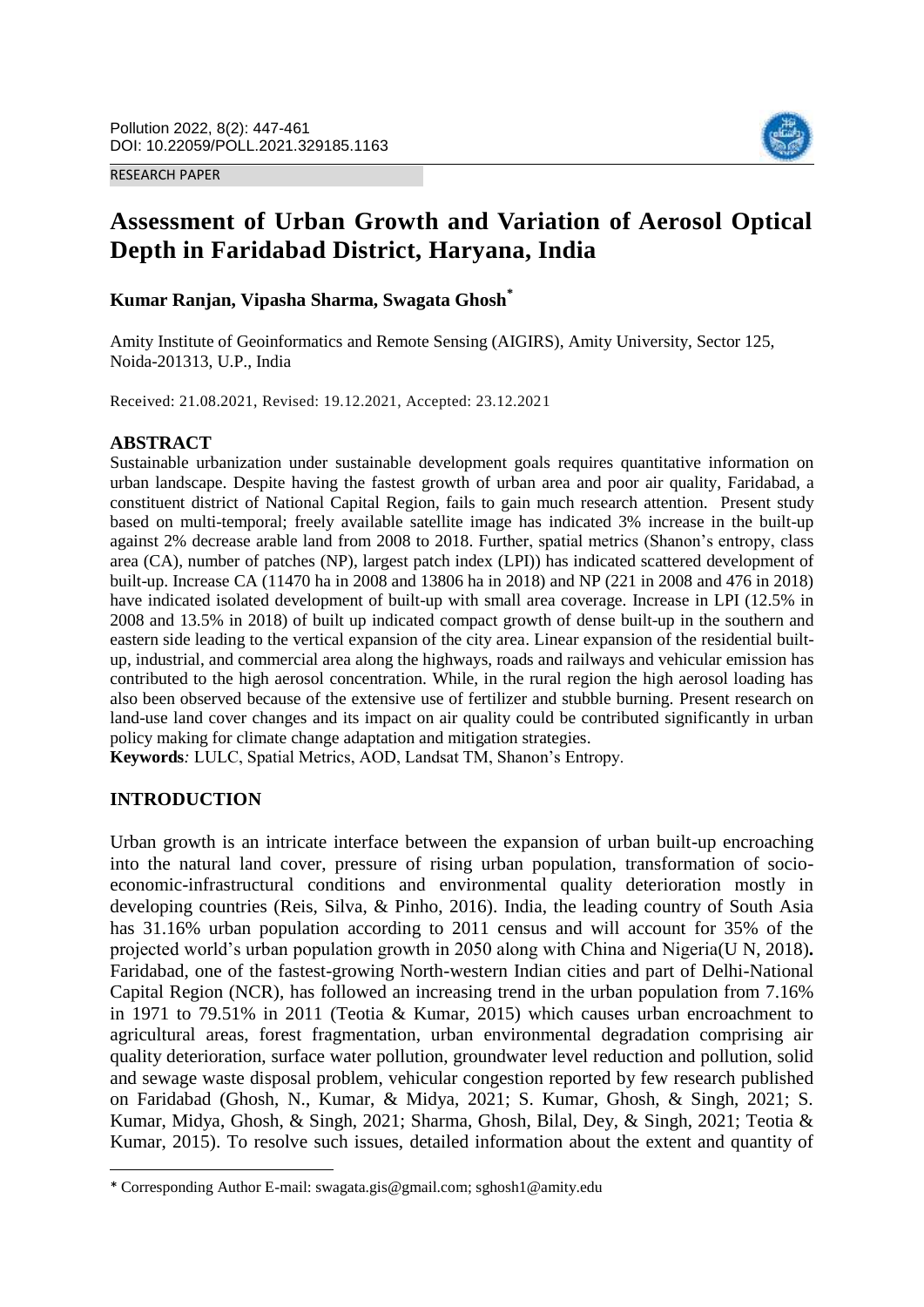land use land cover change and pattern of urban growth is significant for urban planners and policymakers. Therefore, the present research has attempted a quantitative assessment of land use land cover change and landscape configuration using open access multi-temporal satellite images from 2008 to 2018.

Among the various impact of unplanned urbanization, air pollution acts like the economic and public health crisis. In India, only a few places located in the southern part met the standards of National Ambient Air Quality Standards (NAAQ) (Chowdhury et al., 2019). Every year, people die prematurely with rising levels of air pollution. Numerous sources negatively impact the air quality across the country among which conversion of green cover and agricultural land to residential areas, industries and mining sites often lead to an increase in pollution level. It exhibits a close relationship between built up area and air pollutants (Superczynski & Christopher, 2011). The most comprehensive variable for the assessment of aerosol load in the atmosphere is Aerosol Optical Depth (AOD) ranging from 0 to 1 (Filonchyk et al., 2019). AOD near to 0 or less than 0.1 indicates clear sky and maximum visibility. While AOD close to 1 indicates the maximum concentration of aerosols in the atmosphere and thus low visibility (Mahajan & Mt, 2015). Aerosol originates either from anthropogenic sources (e.g. forest fire, burning of fossil fuel, stubble burning) or from natural sources (e.g. dust, volcanic etc.). Because of high temporal variation and optical properties of aerosol, alteration of the weather took place by the direct and indirect effect of anthropogenic aerosol. Role of aerosol in the atmosphere is still not fully explored; therefore, spatiotemporal distribution of AOD will add fundamental knowledge for environmental management to reduce the air pollution effect.

Nowadays, satellite remote sensing has immensely used for the measurement of AOD to compensate the lack of ground measurements with limited AERONET station, especially in India (Chitranshi, Sharma, & Dey, 2015; Liu, Shen, & Gao, 2018; Mhawish, Banerjee, Broday, Misra, & Tripathi, 2017; Pal, Chowdhury, Dey, & Sharma, 2018; P. Srivastava, Dey, Agarwal, & Basil, 2014). Moderate resolution Imaging Spectroradiometer (MODIS) is operating for providing the spatial and temporal measurement of AOD and other aerosol properties over land and oceans in regional and global level (Bilal and Nichol, 2017; Remer et al., 2008; Srivastava et al., 2011; Bibi et al., 2015; Nichol and Bilal, 2016; Mhawish et al., 2019; Shen et al., 2019). Such data are used to monitor pollution at regional and global level. However, accuracy of data needs continuous improvement or regular updates as it differs with geography of an area, and retrieval algorithms (Filonchyk et al., 2019). Further geographic information system (GIS) can be applied to analyze the temporal and spatial pattern of air pollution (Jensen, Berkowicz, Sten Hansen, & Hertel, 2001; N. Kumar et al., 2016).

Therefore, the aim of the present study is to analyze the spatio-temporal variation of urban growth and AOD and describe the relation between them in Faridabad district. In the present study, multi-temporal satellite images from 2008 to 2018 have been used to analyze the land use land cover change and evaluate the pattern of built-up growth along with modification of the land covers using spatial metrics. Spatial and seasonal variation of AOD from 2008 to 2018 has also been analysed. Further the relationship between change in urban built up and aerosol concentrations has been analyzed to contribute in the effective planning for controlling air pollution and urban growth in Faridabad district.

#### **MATERIAL & METHODS**

Faridabad district is located between 27° 51' 15"N and 28° 30' 52"N and the 77° 04' 39"E and 77° 32' 50"E (Figure 1). It is surrounded by Delhi in the north, Gurgaon district in the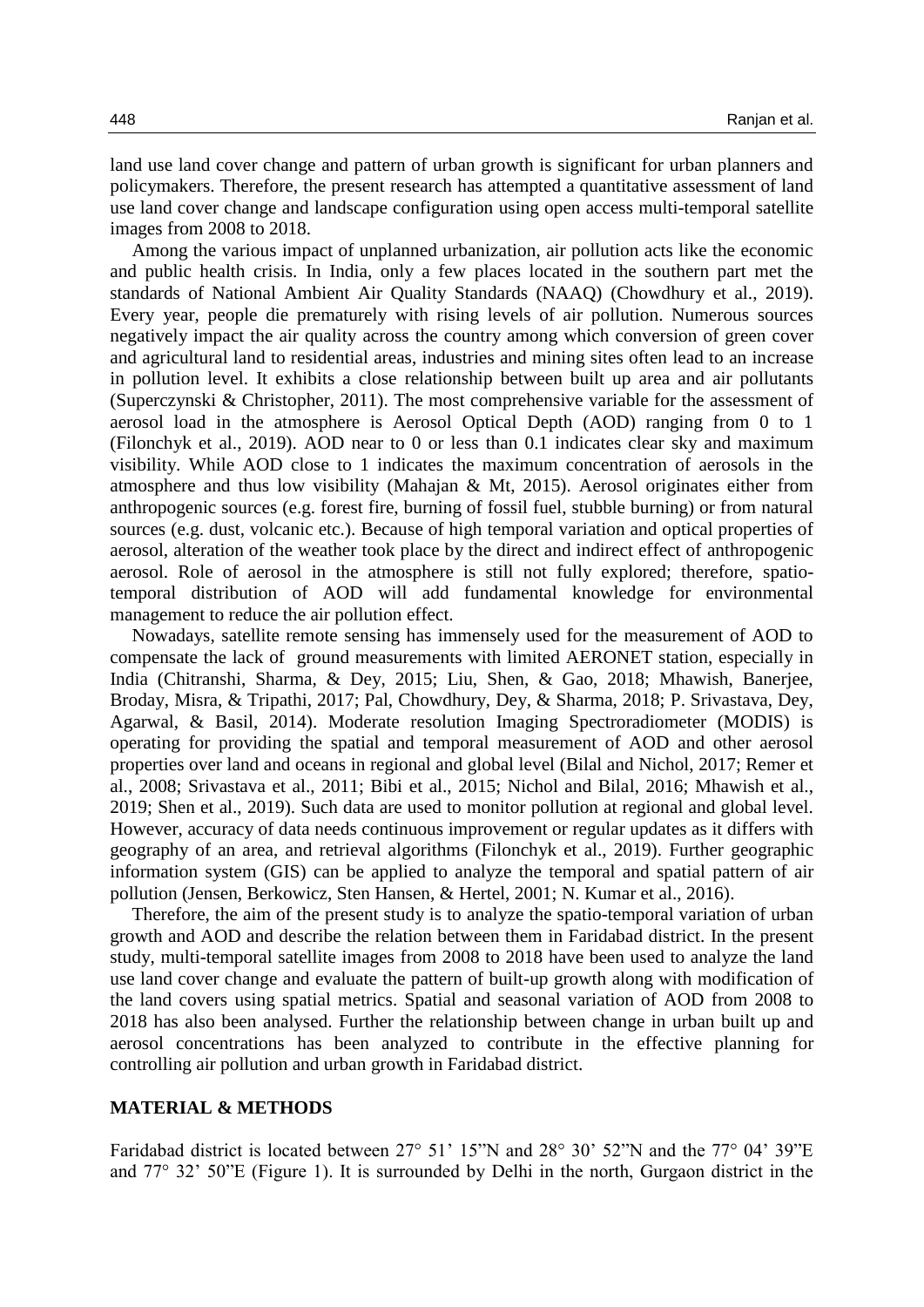west, Gautam Budh Nagar district in the east and Palwal district in the South. Faridabad is plain land with Yamuna River on its east. Physiographically, entire district is divided into undulating plain and Yamuna khadar region. On the northwestern part of the district, Aravalli hills prohibit the expansion of the built-up area. Faridabad belongs to the hot semi-arid climatic





zone with an average temperature of  $39^{\circ}$ C with 542 mm annual rainfall. Air is generally dry and sometimes fog occurs in winter season. Mostly the soils are loam (Bhangar) and silty loam (Khadar) in the district. It covers an area of 741 sq. km with 2 Tehsils, 149 villages and 3 towns (S. Kumar, Midya, et al., 2021). According to the 2011 Census report, Faridabad district has 3,58,919 households with population of 18,09,733. Faridabad was initially constructed as small town on the outer portion of Delhi. However, with the time, it expanded to a well grown urban area. National Highway No.2 (Delhi to Mathura) runs through the middle of the district from north to south. With the continuous industrial and urban activities in and around Faridabad, it became so polluted that even the Supreme Court of India has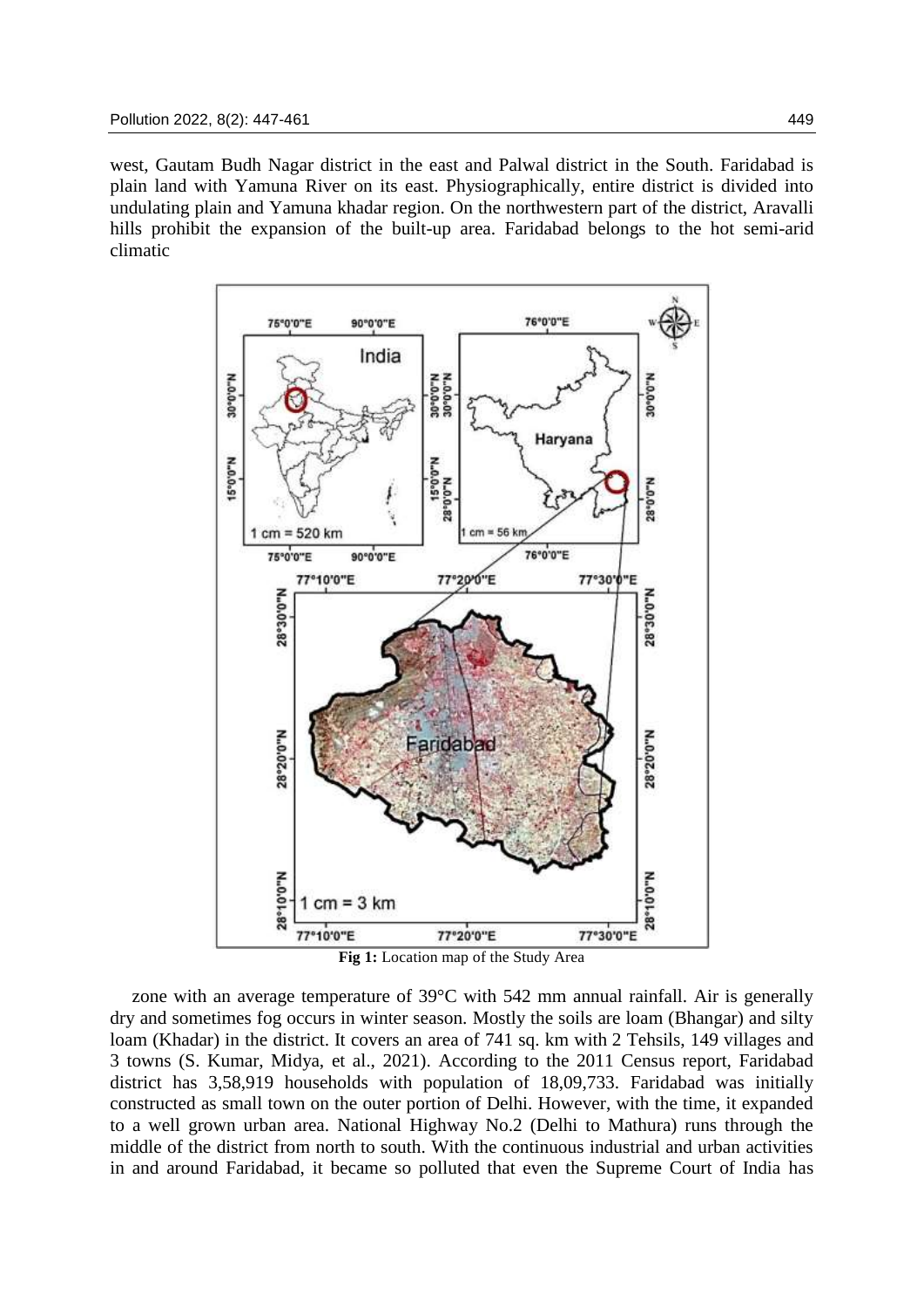given court orders to stop all building and mining activities within five km of Aravalli range. Faridabad has been ranked the fourth most polluted city in 2018 (*2018 World Air Quality Report.*, 2018), is the most populous city of Haryana and also is a leading industrial center. Even the urbanization and high air pollution has affected the area to a great extent but still aerosol characteristics and their relationship with urbanization are less explored to the best of our knowledge.

In this study, Landsat 5 Thematic Mapper (TM) image with optical bands (30 m spatial resolution) thermal band (120 m spatial resolution and resampled into 30 m) acquired on  $29<sup>th</sup>$  April 2008 and Landsat 8 OLI (30 m spatial resolution) and TIRS (100 m spatial resolution and resampled into 30 m) acquired on  $25<sup>th</sup>$  April 2018 downloaded from the United States Geological Survey (USGS) server have been used to prepare the land use land cover maps (Table 1). All the data sets are terrain corrected with Universal Transverse Mercator (UTM) coordinate system, 43 North Zone and WGS 84 Datum. Average monthly AOD based on observations from the MODIS on NASA's Terra satellite at resolution of 0.1  $\times$  0.1 degree has been downloaded from NASA Earth Observations (NEO). Arc Map 10.3.1 and ERDAS IMAGINE 2014 software have been used for processing of data and final map layout.

|                                       |                            | <b>Table1:</b> Details of the data used in the present study. |        |                                           |
|---------------------------------------|----------------------------|---------------------------------------------------------------|--------|-------------------------------------------|
| Satellite imageries and<br>Other data | <b>Acquisition</b><br>time | <b>Spectral Resolution Spatial Resolution</b><br>$(\mu m)$    | (m/km) | <b>Source</b>                             |
| Landsat 5                             |                            | B1 (0.45 to 0.52)                                             | 30     |                                           |
|                                       |                            | B2 (0.52 to 0.59)                                             | 30     |                                           |
|                                       |                            | B3 (0.62 to 0.68)                                             | 30     |                                           |
|                                       | 29 April 2008              | B4 (0.76 to 0.86)                                             | 30     |                                           |
|                                       |                            | B5 (1.55 to 1.75)                                             | 30     | United States Geological<br>Survey (USGS) |
|                                       |                            | B6 (10.40 to 12.50)                                           | 120    |                                           |
|                                       |                            | B7 (2.08 to 2.35)                                             | 30     |                                           |
| Landsat 8                             | 25 April 2018              | B1 $(0.43 \text{ to } 0.45)$                                  | 30     |                                           |
|                                       |                            | B2 $(0.45 \text{ to } 0.51)$                                  | 30     |                                           |
|                                       |                            | B3 (0.53 to 0.59)                                             | 30     |                                           |
|                                       |                            | B4 (0.64 to 0.67)                                             | 30     |                                           |
|                                       |                            | B5 (0.85 to 0.88)                                             | 30     |                                           |
|                                       |                            | B6 (1.57 to 1.65)                                             | 30     |                                           |
|                                       |                            | B7 (2.11 to 2.29)                                             | 30     | <b>NASA Earth</b>                         |
|                                       |                            | B9 (1.36 to 1.38)                                             | 30     | Observations (NEO)                        |
|                                       |                            | B10 (10.6 to 11.19)                                           | 100    |                                           |
|                                       |                            | B5 (11.50 to 12.51)                                           | 100    |                                           |
| <b>MODIS</b>                          | 2008 & 2018                |                                                               | 111    |                                           |

In the current study, after pre-processing and extraction of the study area from the multitemporal satellite images, unsupervised classification approach with K means clustering classifier has been used to identify land cover units following up to Level-I schema by National Remote Sensing Centre (NRSC, 2012). Recoding has been applied to reduce minor misclassification.

To authenticate the LULC maps, accuracy assessment has been performed by comparing the classified data by error matrix (Congalton, 1991). As a reference, the unclassified OLI image has been used because of the unavailability of high-resolution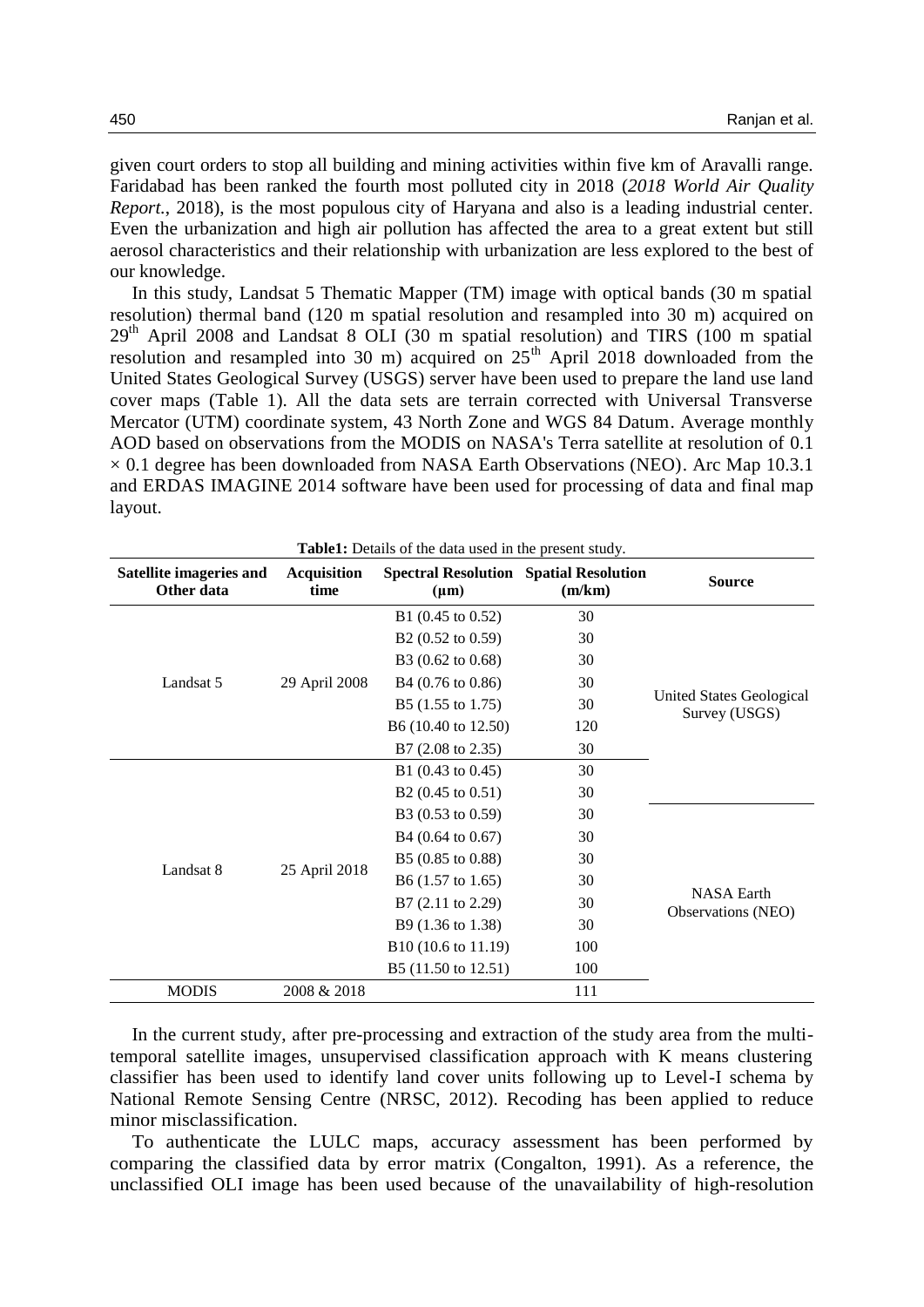image of the whole district for the same years. Furthermore, Google Earth images and limited ground points have been considered. For calculating the overall accuracy, producer's accuracy, and user's accuracy of both images, stratified random sampling approach available in Erdas Imagine software has been used by taking minimum 50 sample points for each LULC class.

Modules for Land Use Change Simulations (MOLUSCE), a user-friendly plugin for QGIS has been used to study land use land cover change detection (Hakim, Baja, Rampisela, & Arif, 2019; Kafy et al., 2021). The change map has been prepared to understand the transformation of one class to another. Further, spatial metrices has been calculated to assess the landscape configuration. Shannon's entropy has been obtained by determining the fraction of the built up area to the total number of zones to examine the pattern of development using equation 1 (Yeh & Li, 2001).

$$
H_n = -\sum_{i=1}^n P_i \log(P_i) \tag{1}
$$

where,

 $H_n$  denotes Shannon's entropy.

 $P_i$  denotes the proportion of the built up in the *i*th zone to the total built up of all the zones  $(P_i = x_i / \sum_{i=1}^n x_i)$ 

 $x_i$  denotes the ratio of the urban area with total land area in the *i*th zone.

 *represents the total number of zones.* 

Value of  $H_n$  ranges from 0 to log *n*.  $H_n$  value closer to 0 indicates built-up is concentrated in a small number of zones and closer to  $\log n$  depicts evenly spread built-up to all zones.

LULC maps of 2008 and 2018 have been further reclassified into two categories: built-up land and non-built-up areas. To measure the entropy value, the study area has been divided into 13 buffer zones around the city center at 1 Kilometers interval. Final entropy value is calculated based on the entropy values of each zone.

From NEO website, worldwide 0.1-degree gridded monthly AOD of 2008 and 2018 have been downloaded and clipped for the present study area. Gridded output of each month for Faridabad district has been converted to points and an Inverse Distance Weighted (IDW) interpolation technique has been applied to create continuous surface for AOD. Considering four distinct seasons (pre-monsoon/summer (March–May), monsoon (June–September), post-monsoon (October–November), and winter (December–February)) in India, seasonal (pre-monsoon/summer monsoon, post-monsoon, and winter) AOD has been computed by the averaging the value of the respective months. Further the relationship between urban growth and AOD has been analyzed using buffer of 1km for the study area.

#### **RESULTS AND DISCUSSION**

Major five land use and land cover (Agricultural Land, Built-up area, Vegetation, Wasteland and Waterbodies) have been identified during 2008 and 2018. Accuracy assessment of the LULC reveals the overall accuracy of 89% and 90% for 2008 and 2018 respectively. Although because of the spectral homogeneity of the LULC classes and medium resolution of the images small building with less over ground area coverage cannot be segregated from the neighboring vacant area. Even in the rural area the grazing land, brick-kilns and mining area has been classified as built-up area.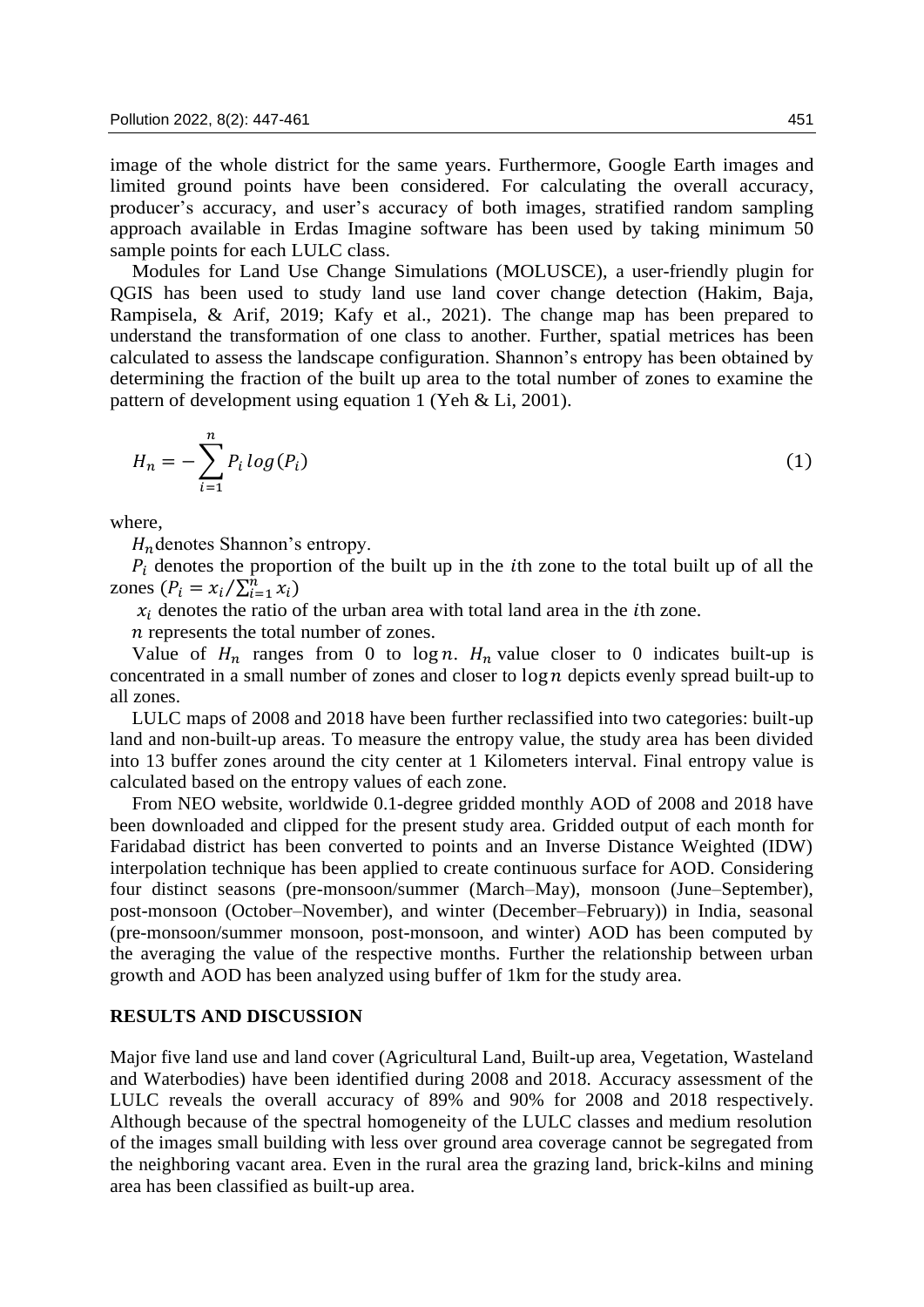| Table 2: Statistics of LULC change 2008-2018 |                           |                           |                            |                        |                        |                                 |  |  |  |
|----------------------------------------------|---------------------------|---------------------------|----------------------------|------------------------|------------------------|---------------------------------|--|--|--|
| <b>LULC</b> classes                          | Area (sq.<br>$km)$ (2008) | Area (sq.<br>$km)$ (2018) | Change in<br>area (sq. km) | Area $(\% )$<br>(2008) | Area $(\% )$<br>(2018) | Change in area<br>$\frac{6}{2}$ |  |  |  |
| Agricultural Land                            | 500.53                    | 485.53                    | $-15.00$                   | 66.92                  | 64.92                  | $-2.01$                         |  |  |  |
| Built up Area                                | 114.35                    | 138.04                    | 23.69.                     | 15.29                  | 18.46                  | 3.17                            |  |  |  |
| Vegetation                                   | 24.64                     | 23.26                     | $-1.38$                    | 3.32                   | 3.10                   | $-0.21$                         |  |  |  |
| Waste Land                                   | 93.38                     | 93.58                     | 0.2.                       | 12.57                  | 12.49                  | 0.08                            |  |  |  |
| Water Bodies                                 | 9.12                      | 8.67                      | $-0.46$                    | 1.22                   | 1.16                   | $-0.06$                         |  |  |  |

In 2008, 66.92 % of total area was covered by agricultural land, followed by built up area (15.28%), waste land (12.57%), vegetation (3.32%) and water bodies (1.22%). While in 2018 built up area has been increased by 3.17% (23.69 sq. km.) however agricultural land has been decreased by 2% (- 15.00 sq. km.). Further vegetation, waste land and water bodies have been reduced (Table 2). Built-up area has expanded in a linear pattern along the Delhi-Agra National Highway No. 44 and New Delhi- Chennai railway line running from north to south direction and thus created an elongated shape of urban area within the boundary of Faridabad Controlled Area (FCA). Built-up encroachment into agricultural land is quite prominent especially in the eastern direction. Small patches of rural built-up has also been observed (Figure 2).

Significant proportion of area under agricultural land has been transformed into built-up especially close to edges of FCA. Also, substantial area under vegetation has been converted into agricultural land in the rural area. Built up area in 2008 was 100.72 sq. km. which has been expanded to 110.95sq.km. in 2018. Indicating an increase of 10.22sq. km. in the decade by encroaching into 22.44 sq. km. agricultural land 4.47 sq. km vegetation and 3.0186 sq.km waste land (Figure 3-4).



**Fig 2:** Land use/cover of Faridabad district in (a) 2008 (b) 2018.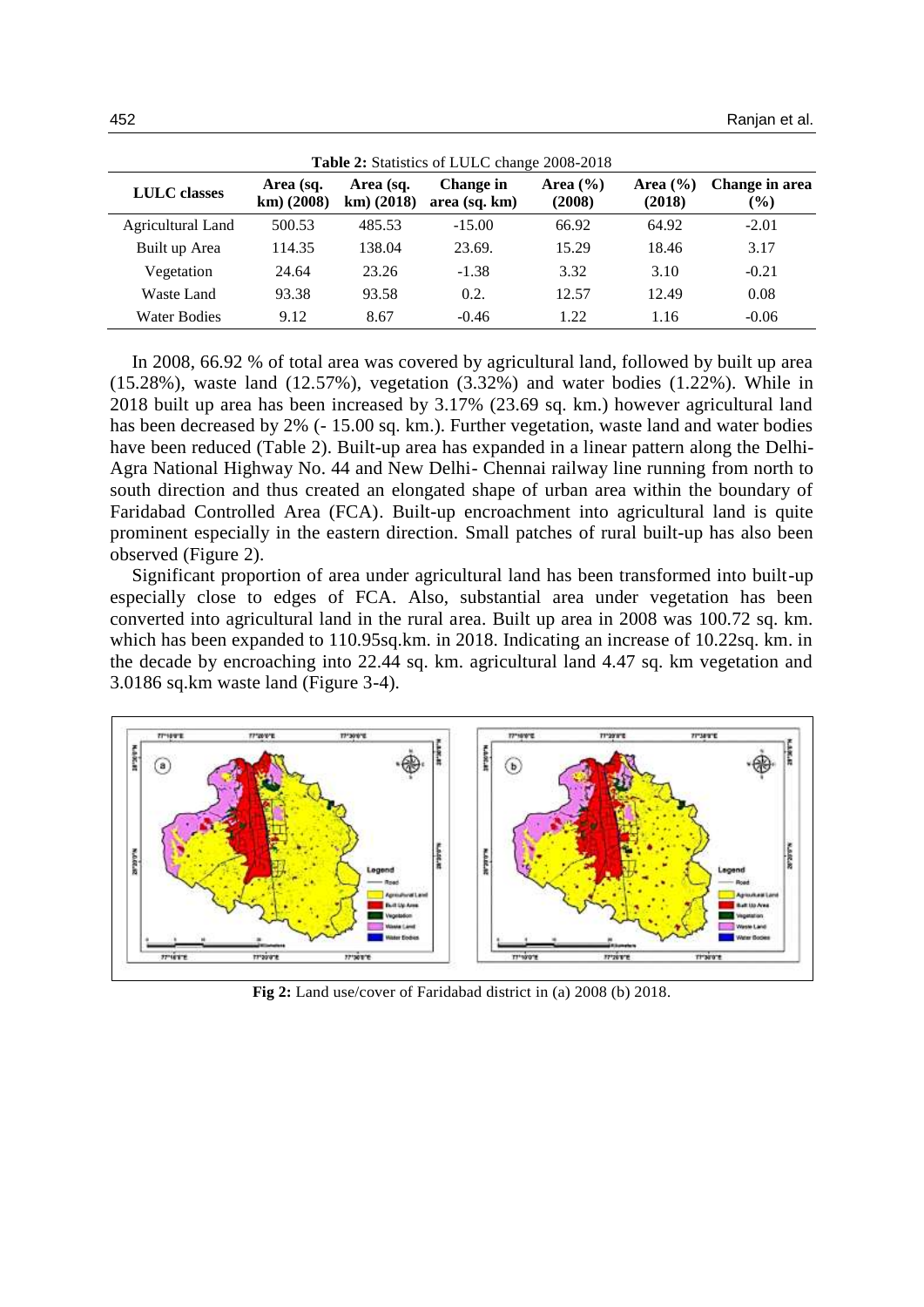





**Fig 4:** Graphical representation of land cover area transformed into built up area in sq km.

To quantify the spatial distribution pattern of urban built-up within Faridabad Municipal Boundary Shannon's Entropy has been performed by dividing the area into 13 circular buffer zone and statistics has been provided in Table 3. Value of  $H_n$  closer to  $log(n)$  has revealed that built up is nearly evenly distributed among all zones. High entropy index  $(H_n=1.05; log(n)= 1.11$  in 2008 and 2018,  $n = 13$ ) has indicated dispersion of built up from the centre towards the periphery of the study area (Table 4). Built up cluster has been observed close to the centre of the study area due to the less possibility of horizontal development of the city as Aravalli hills act as constricting topography. However, built up has increased in north south direction along the highways in linear pattern. Even scattered development of built-up has also been observed at the periphery of the city because of industrial development (Figure 5).

For assessing the urban built-up distribution pattern of the entire area different spatial metrics have been calculated by analyzing the patches. In the present study patch denotes the LULC unit which makes the landscape of the study area. The number of small patches has been increased in 2018 which indicates fragmentation of the landuse and heterogeneity of the landscape.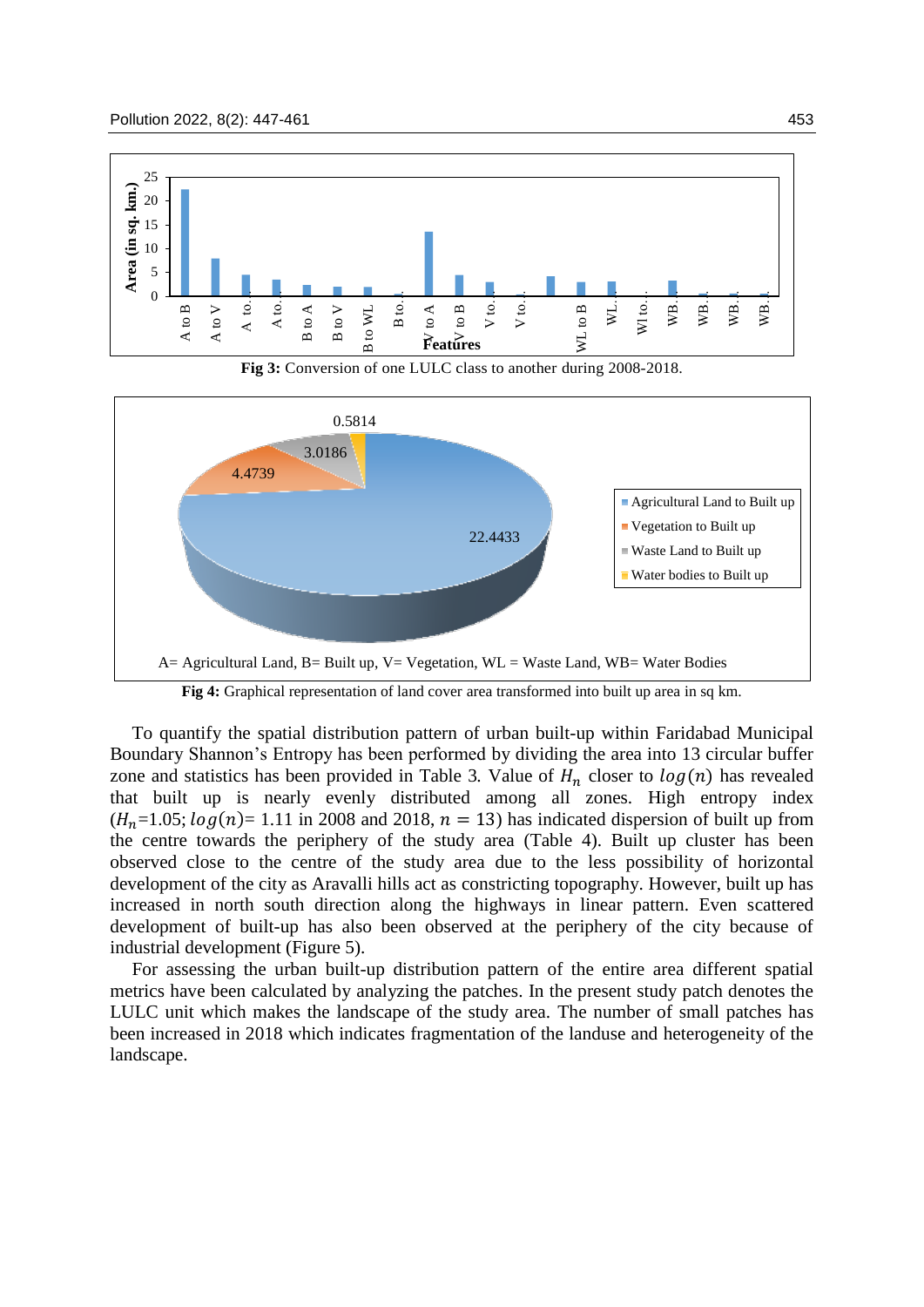| Non-Built up<br>0.03<br>0.86<br>5.18<br>9.42<br>17.06<br>15.43<br>11.70<br>10.03<br>11.75 | <b>Built up</b><br>3.11<br>8.59<br>10.57<br>12.61<br>10.96<br>10.68<br>10.88<br>8.91 | Non-Built up<br>0.00<br>0.61<br>4.18<br>8.58<br>14.77<br>14.24<br>10.44<br>8.36 | <b>Built up</b><br>3.14<br>8.83<br>11.57<br>13.31<br>13.25<br>11.93<br>12.16<br>10.58 |
|-------------------------------------------------------------------------------------------|--------------------------------------------------------------------------------------|---------------------------------------------------------------------------------|---------------------------------------------------------------------------------------|
|                                                                                           |                                                                                      |                                                                                 |                                                                                       |
|                                                                                           |                                                                                      |                                                                                 |                                                                                       |
|                                                                                           |                                                                                      |                                                                                 |                                                                                       |
|                                                                                           |                                                                                      |                                                                                 |                                                                                       |
|                                                                                           |                                                                                      |                                                                                 |                                                                                       |
|                                                                                           |                                                                                      |                                                                                 |                                                                                       |
|                                                                                           |                                                                                      |                                                                                 |                                                                                       |
|                                                                                           |                                                                                      |                                                                                 |                                                                                       |
|                                                                                           |                                                                                      |                                                                                 |                                                                                       |
|                                                                                           | 8.86                                                                                 | 11.00                                                                           | 9.60                                                                                  |
| 4.27                                                                                      | 7.40                                                                                 | 3.34                                                                            | 8.36                                                                                  |
| 3.18                                                                                      | 5.24                                                                                 | 2.80                                                                            | 5.62                                                                                  |
| 1.57                                                                                      | 2.54                                                                                 | 1.92                                                                            | 2.21                                                                                  |
| 0.27                                                                                      | 0.37                                                                                 | 0.26                                                                            | 0.39                                                                                  |
| 90.75                                                                                     | 100.72                                                                               | 80.50                                                                           | 110.95                                                                                |
|                                                                                           |                                                                                      |                                                                                 | Table 4: Entropy Values for the built-up area in square km.                           |

| <b>Years</b> | Non-built up area (in sq. km.) | Built up area (in sq. km) | $H_n$ | Log(n) |
|--------------|--------------------------------|---------------------------|-------|--------|
| 2008         | 90.74                          | 100.72                    | 1.05  | l.11   |
| 2018         | 80.49                          | 110.95                    | l.05  |        |
|              |                                |                           |       |        |

Number of spatial metrics has been calculated at class level: viz. i) Class Area (CA), ii) Number of Patches (NP) and iii) Largest Patch Index (LPI). Graphical representation of the metrics indicated that the extent of built-up areas was 11470 hectares for 2008 and has been increased to 13806 hectares in 2018 indicating an increase of 2336.22 hectare in a 10-year gap. While agricultural land, vegetation and waterbodies has been declined. Such quantification supports the observation that built-up has been increased at the cost of arable land in the study area. Such impervious urban expansion and wasteland increment affect the surface temperature of the district of Haryana because of the soil characteristics (S. Kumar, Ghosh, Hooda, & Singh, 2019).



**Fig 5:** Built-up development in the buffer zones in a) 2008 and b) 2018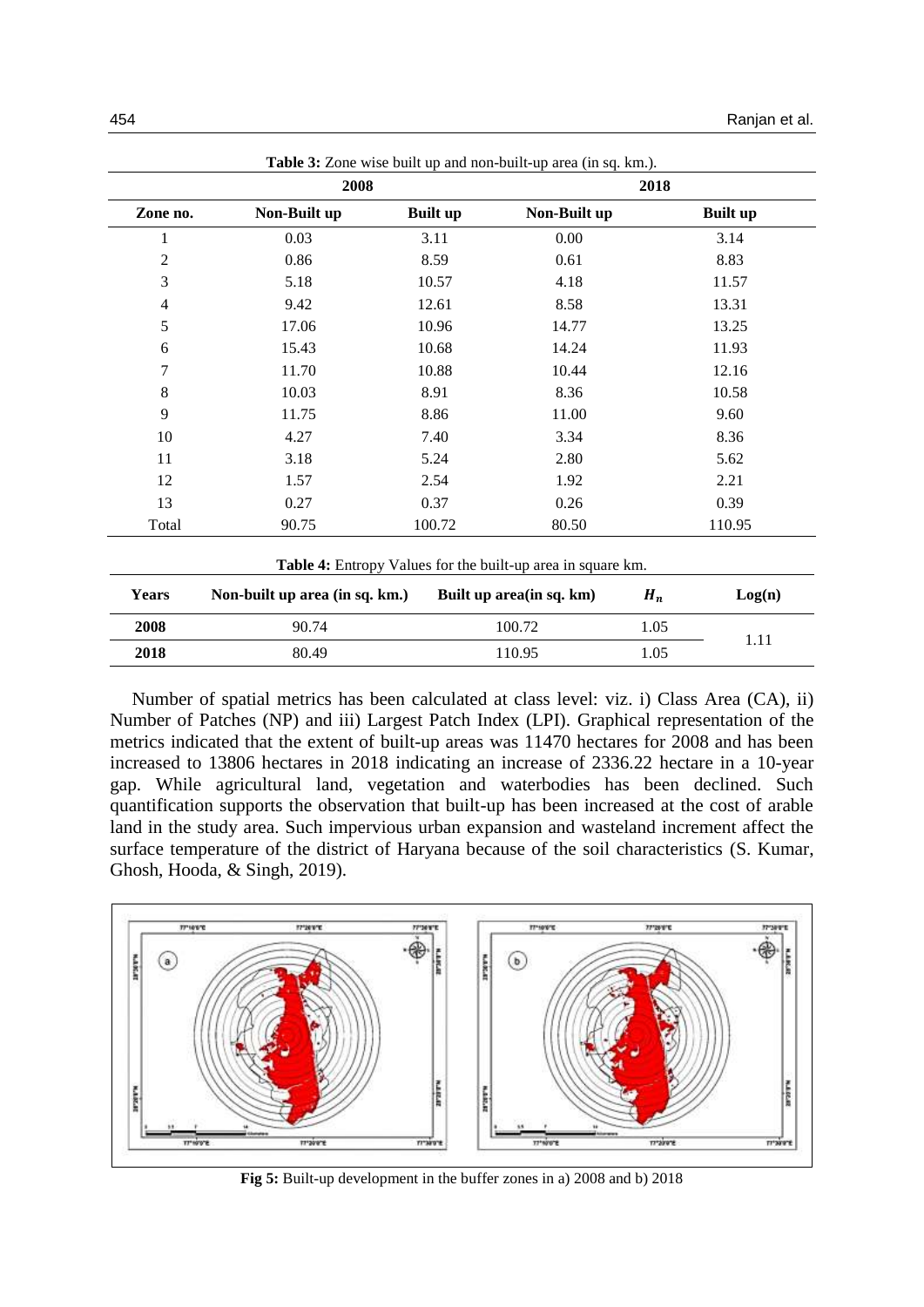CA indicates the composition of the landscape, while the other metrics calculated indicated the configuration of the landscape. NP of built-up has increased from 221 to 476 in the decade. Small built-up patches with less area coverage (indicated by green colour in figure 7) has been increased from 2008 to 2018 indicating the scattered development of built-up in the study area. LPI of built-up (percentage of total area covered by the largest built-up patch) has slightly increased as compact urban built-up zone from the center of the study area extended towards Ballabhgarh on the south and as Greater Faridabad towards east (Figure 6 and Figure 7). CA and NP of the wasteland patches have also increased, due to the increase of vacant land close to construction sites and area reserved area by authority for future building construction (S. Kumar, Ghosh, et al., 2021; S. Kumar, Midya, et al., 2021). NP of wasteland is significantly increased as in the rural-urban junction area various part of agricultural land is converted to wasteland, as it has been reserved for upcoming urban development. Although, few wastelands have already been utilized for residential-industrial growth, which is evident from the conversion of wasteland class to built-up class (Figure 4, Figure 6). Overall, it can be remarked that concurrent occurrence of different urban expansion pattern viz. urban infill, linear urban expansion along with transport network and urban extension as Greater Faridabad result into the vertical enlargement of the Faridabad city region.



**Fig 6:** Graphical representation of Class area, Number of patches, Largest patch index (LPI), Edge density of each LULC type.



**Fig 7:** Built up Patch Area maps- a) 2008 and b) 2018.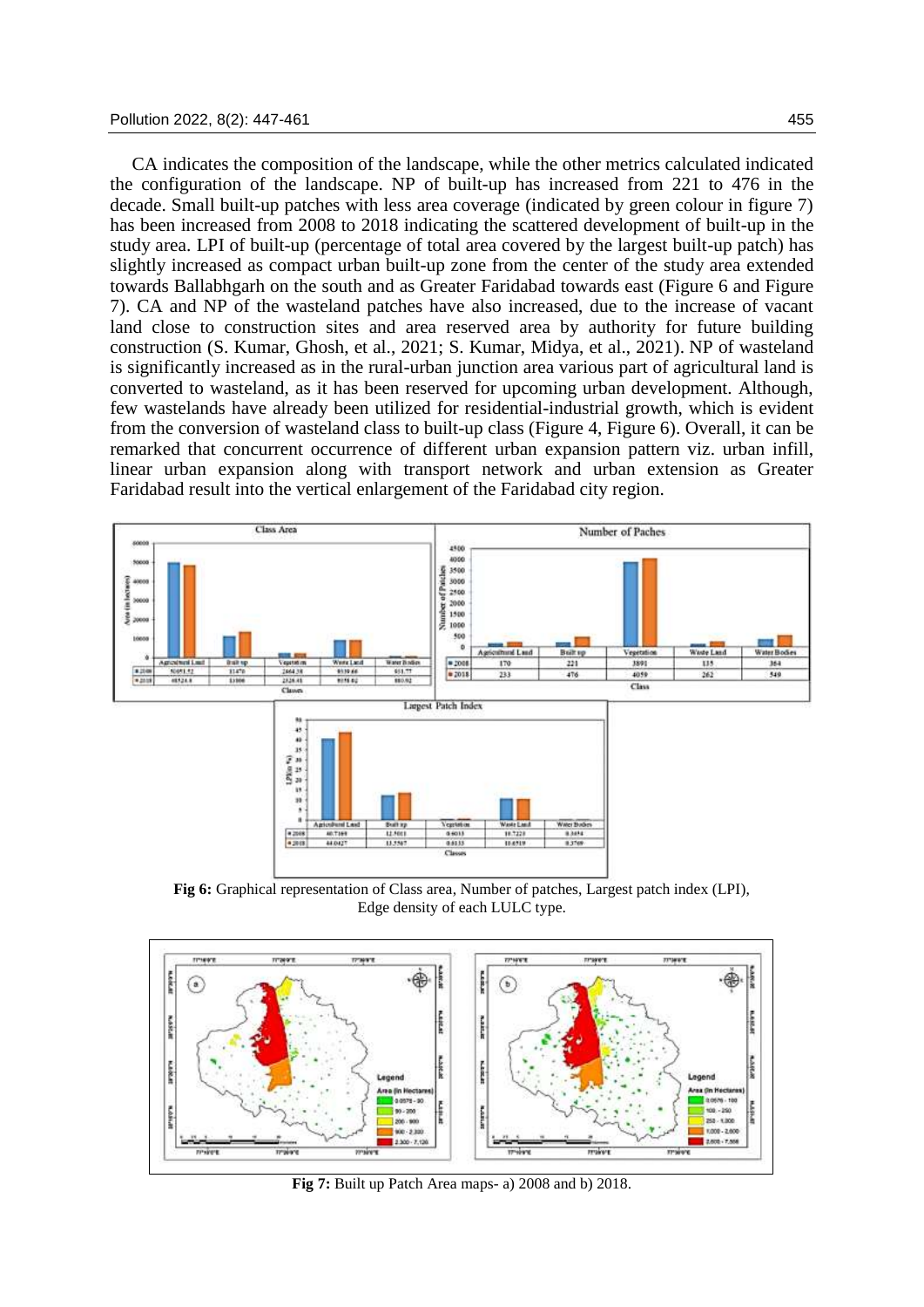

**Fig 8:** Seasonal AOD maps of 2008-

a) Pre- Monsoon b) Monsoon c) Post- Monsoon and d) Winter.



**Fig 9:** Seasonal AOD maps of 2018 a) Pre- Monsoon b) Monsoon c) Post- Monsoon and d) Winter.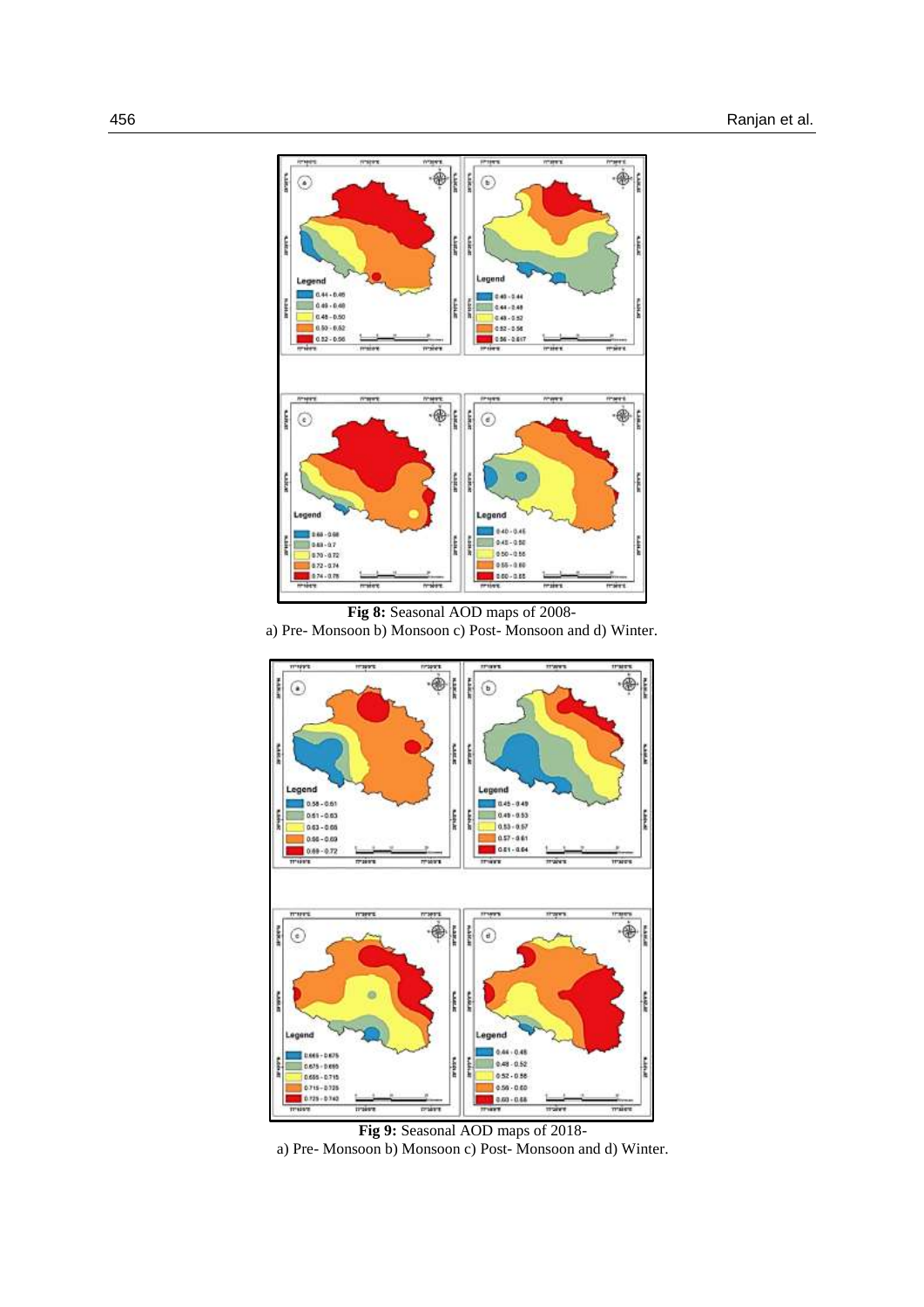

**Fig 10:** Graphical representation of Seasonal AOD in 2008 and in 2018.

Seasonal variation of AOD has been portrayed for the years 2008 and 2018 with a range from 0.1 to 1 (Figure 8-9). High AOD has been seen in post-monsoon and pre-monsoon for both the years. It is clear from the observations that AOD has been increased in 2018. The mean AOD was 0.51 in pre monsoon 2008 and after the gap of 10 years, it has been increased to 0.66 in 2018 for the same season (Figure 10). It is visible in pre monsoon-AOD (2018) map that whole area has AOD of more than 0.63, except southwestern area. High AOD because of the dust storm in the pre-monsoon season has also been reported in the previously published research (Sharma et al. 2021). There is also change in the trends of pollution in monsoon season. Rains can provide a temporary solution to air pollution. It is visible in monsoon- AOD (2018) map that almost 80% area is below 0.6. Highest aerosol concentration is observed in post monsoon season of both years i.e. 0.74 in 2018 and 0.78 in 2008. In winters, AOD concentration is very high in east and southeast portion of the district. This portion of district represents the agricultural area and the reason for increased AOD might be the stubble burning, fossil fuel burning, over-utilization of the fertilizer. Moreover, substantial emission from industries, brick kilns, heavy vehicles, dust from construction activities and road etc. has been reported as probable reason for high AOD in this region (Chowdhury, Dey, Ghosh, & Saud, 2016; Sharma et al., 2021).

To evaluate the impact of linear expansion of built-up area along the road on aerosol loading, total 18 buffers of 1km width has been created using on both the side of national highway. Mean AOD and built-up proportion of each buffer zone has been calculated (Figure 11-12, Table 5).



Fig 11: Buffer zone along the road.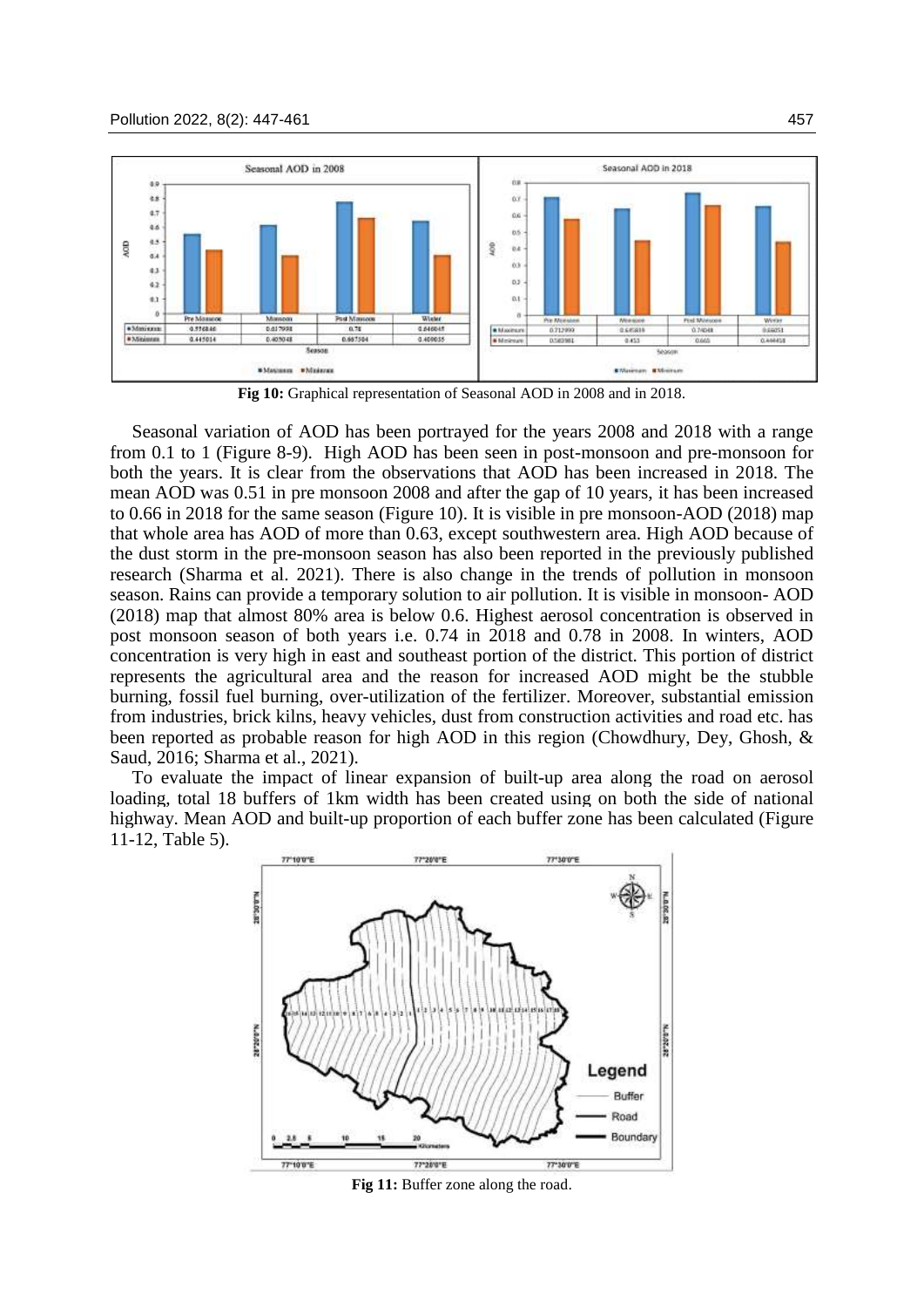In 2008, AOD in 18 zones ranges from 0.502 to 0.517. While, in 2018, it was from 0.656 to 0.680. Built-up proportion is having a decreasing trend as one moves away from the road, while proportion of agricultural land has exhibited a reverse trend. However, a fluctuating trend of AOD has been observed in the 18 buffer zones. Although, it is evident that up to 3 km high built-up proportion has an influence of high range of AOD both in 2008 and 2018. It was reported in earlier research that a transit-oriented polycentric urban growth has been observed around multiple urban centres (Old Faridabad, NIT and Ballabhgarh) in Faridabad district. Further, linear urban expansion close to highways has also been observed (S. Kumar, Ghosh, et al., 2021). Likewise, in 15-18 km away from the road the aerosol loading is high both in 2008 and 2018. In those zones, proportion of agricultural land is high, therefore, extensive use of fertilizer, stubble burring may affect the aerosol concentration.



**Fig 12:** Graphical representation of Variation in Built up and Agriculture area between 2008 and 2018.

|  |  |  | <b>Table 5:</b> Variation of Mean AOD, Built-up and Agricultural Land in different buffer zones |  |  |
|--|--|--|-------------------------------------------------------------------------------------------------|--|--|
|  |  |  |                                                                                                 |  |  |

| <b>Distance From Road</b> | <b>Mean AOD</b> |       |       | Built $Up(%)$ |       | <b>Agricultural Land (%)</b> |  |  |
|---------------------------|-----------------|-------|-------|---------------|-------|------------------------------|--|--|
|                           | 2008            | 2018  | 2008  | 2018          | 2008  | 2018                         |  |  |
| $\mathbf{1}$              | 0.516           | 0.660 | 81.51 | 83.56         | 16.73 | 15.09                        |  |  |
| $\overline{2}$            | 0.514           | 0.659 | 59.58 | 62.34         | 28.15 | 25.98                        |  |  |
| 3                         | 0.514           | 0.658 | 35.69 | 45.58         | 39.28 | 34.82                        |  |  |
| $\overline{4}$            | 0.515           | 0.659 | 20.03 | 28.27         | 52.27 | 46.36                        |  |  |
| 5                         | 0.516           | 0.660 | 6.46  | 13.48         | 59.92 | 55.27                        |  |  |
| 6                         | 0.517           | 0.661 | 1.27  | 3.76          | 67.15 | 66.25                        |  |  |
| 7                         | 0.515           | 0.659 | 1.36  | 3.53          | 81.99 | 78.41                        |  |  |
| 8                         | 0.512           | 0.657 | 3.83  | 6.24          | 85.75 | 84.47                        |  |  |
| 9                         | 0.511           | 0.657 | 3.53  | 5.17          | 86.75 | 86.49                        |  |  |
| 10                        | 0.508           | 0.656 | 0.77  | 1.95          | 88.87 | 88.50                        |  |  |
| 11                        | 0.507           | 0.657 | 1.49  | 4.68          | 85.69 | 84.48                        |  |  |
| 12                        | 0.506           | 0.659 | 1.08  | 2.79          | 84.09 | 83.37                        |  |  |
| 13                        | 0.504           | 0.659 | 1.68  | 1.86          | 75.82 | 74.23                        |  |  |
| 14                        | 0.502           | 0.660 | 1.55  | 1.85          | 80.66 | 79.47                        |  |  |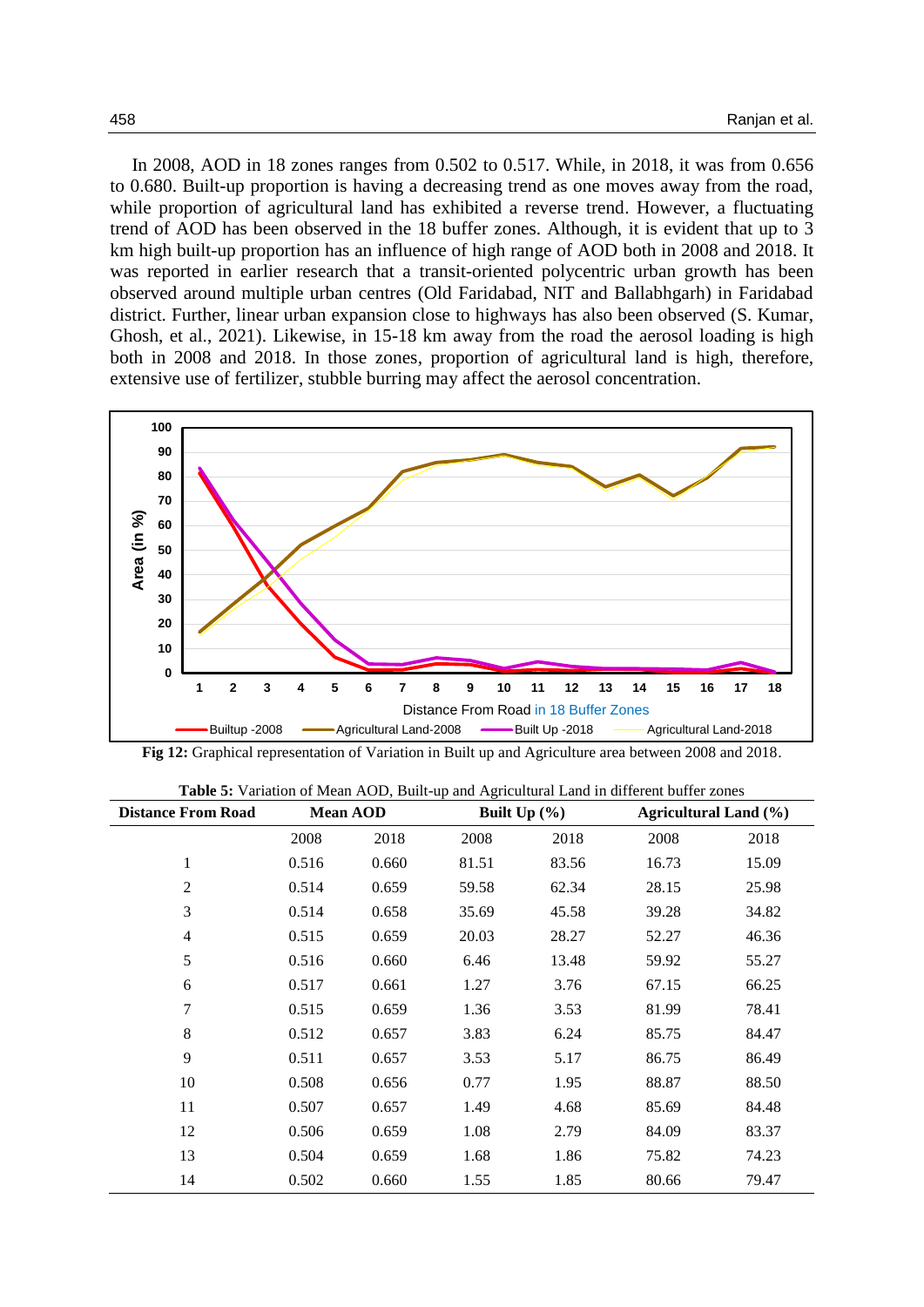| <b>Distance From Road</b> |       | <b>Mean AOD</b> | Built $Up(%)$ |      |       | Agricultural Land (%) |
|---------------------------|-------|-----------------|---------------|------|-------|-----------------------|
| 15                        | 0.502 | 0.664           | 0.31          | 1.73 | 72.15 | 70.40                 |
| 16                        | 0.506 | 0.670           | 0.37          | 1.30 | 79.52 | 80.19                 |
| 17                        | 0.514 | 0.681           | 1.87          | 4.35 | 91.50 | 89.92                 |
| 18                        | 0.510 | 0.680           | 0.00          | 0.45 | 92.08 | 91.97                 |

Due to lack of uniform policy interventions can result in disproportionate distribution of emission sources which results in air pollution and LULC changes.

#### **CONCLUSION**

Assessment of urban growth and its multidimensional impact over air quality is complex and difficult to assess quantitatively due to the data constraints. To fill this research gap, present study has utilized recent development in remote sensing and GIS technologies and generates a database to examine the changes in the land use and land cover and quantify the resultant urban growth pattern in Faridabad from 2008 to 2018. Moreover, it also analyzed the seasonal variation of AOD which is an indicator of aerosol loading during that decade. Current study revealed that built up area (+23.69 sq. km) has been increased at the cost of productive agricultural land (-15.00 sq. km) and vegetation (-7.82 sq. km). Built up area development has been occurred along the roads which gives an expansion of the city area in the north-south direction. Further, spatial metrics (viz. CA, NP. LPI) analysed the spatial structure of urban growth. Both CA and NP for built up have been increased from 2008 to 2018 which has indicated expansion of the built up area and scattered development of isolated buildings. Moreover, the present study observed high mean AOD in the pre monsoon (0.51) and post monsoon (0.74). Impact assessment of built-up expansion on AOD has indicated high AOD along the highways and roadways where the built-up density is high. However, in the rural area high proportion of agricultural area has also contributed towards high aerosol concentration because of over-use of fertilizer and stubble burning. Anthropogenic activities (vehicular pollution and construction activities, crop stubble burning) present in the high-density built-up and rural agricultural region have been identified as one of the major factors for high aerosol concentration. Such study will help to locate the areas in the districts with heavy aerosol loading which needs proper monitoring and management. Installation of the automatic weather station particularly in the locations can be of great help to design the adaptation and mitigation measure to improve the air quality which is one of the major goals of sustainable development. Further, regular, and systematic ground observations will improve the accuracy and validation of such satellite-based measurement. Further, such research can promote the need of the awareness plan for the society to make people informed about the negative impact of poor air quality. Present study also suggests the installation of good network of AERONET stations to obtain information about the air quality information in real time.

#### **ACKNOWLEDGEMENTS**

The corresponding author acknowledges the Science & Engineering Research Board (SERB), Department of Science & Technology (DST), Government of India for funding this work through Project File No. ECR/2017/000331.

### **GRANT SUPPORT DETAILS**

The present research has been financially supported by Science & Engineering Research Board (SERB), Department of Science & Technology (DST), Government of India (Project File No. ECR/2017/000331).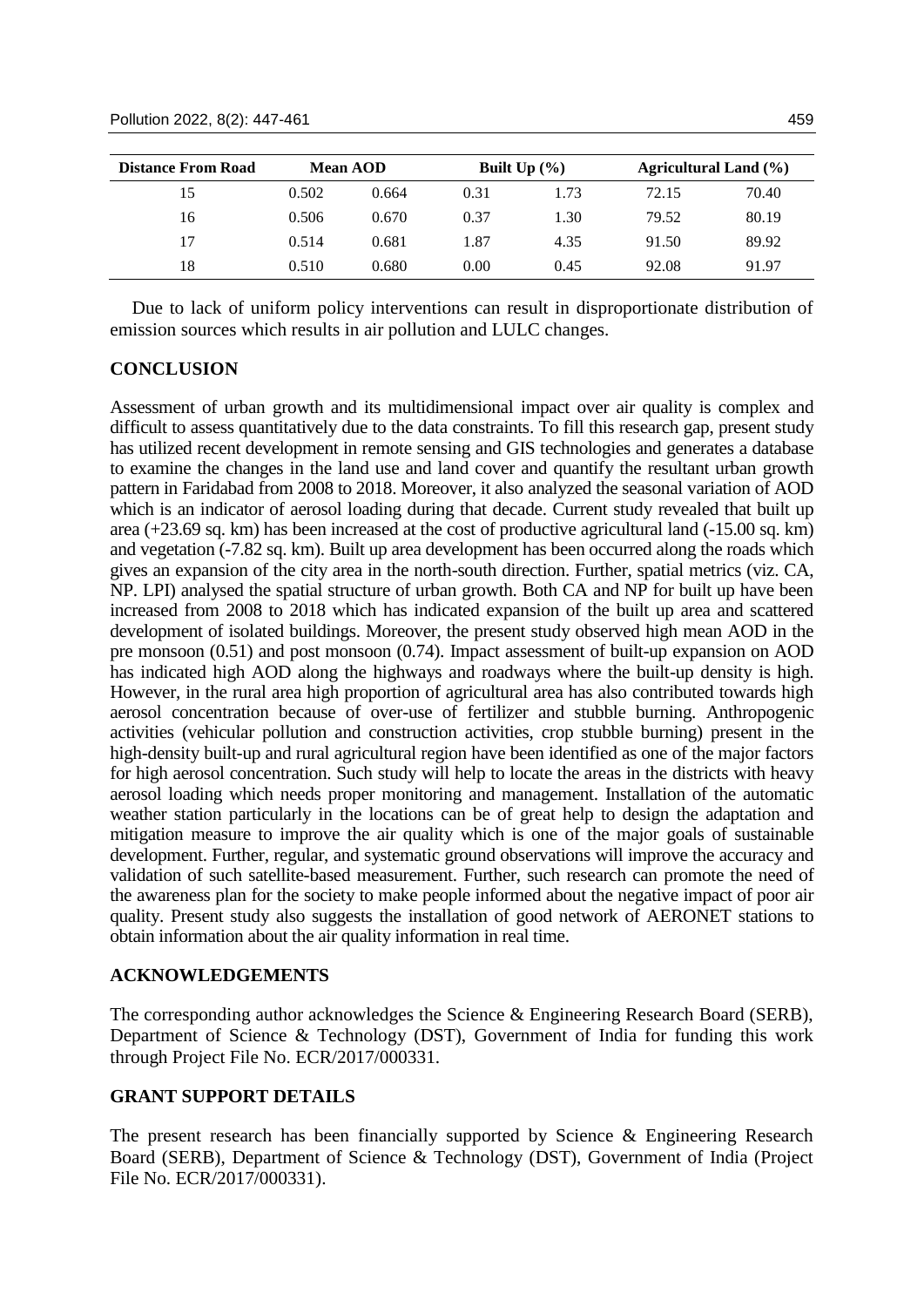#### **CONFLICT OF INTEREST**

The authors declare that there is not any conflict of interests regarding the publication of this manuscript. In addition, the ethical issues, including plagiarism, informed consent, misconduct, data fabrication and/ or falsification, double publication and/or submission, and redundancy has been completely observed by the authors.

## **LIFE SCIENCE REPORTING**

No life science threat was practiced in this research.

#### **REFERENCES**

- Bibi, H., Alam, K., Chishtie, F., Bibi, S., Shahid, I. and Blaschke, T. (2015). Intercomparison of MODIS, MISR, OMI, and CALIPSO aerosol optical depth retrievals for four locations on the Indo-Gangetic plains and validation against AERONET data. Atmos. Environ., 111; 113–126.
- Bilal, M. and Nichol, J. E. (2015). Evaluation of MODIS aerosol retrieval algorithms over the Beijing-Tianjin-Hebei region during low to very high pollution events. J. Geophys. Res., 120(15); 7941- 7957.
- Chitranshi, S., Sharma, S. P. and Dey, S. (2015). Satellite-based estimates of outdoor particulate pollution (PM 10) for Agra City in northern India. Air Qual. Atmos. Health, 8(1); 55–65.
- Chowdhury, S., Dey, S., Di Girolamo, L., Smith, K. R., Pillarisetti, A. and Lyapustin, A. (2019). Tracking ambient PM 2.5 build-up in Delhi national capital region during the dry season over 15 years using a high-resolution (1 km) satellite aerosol dataset. Atmos. Environ., 204; 142-150.
- Chowdhury, S., Dey, S., Ghosh, S. and Saud, T. (2016). Satellite-based estimates of aerosol washout and recovery over India during monsoon. Aerosol Air Qual Res., 16(5); 1302–1314.
- Congalton, R. G. (1991). A review of assessing the accuracy of classifications of remotely sensed data. Remote Sens. Environ., 37(1); 35–46.
- Filonchyk, M., Yan, H., Zhang, Z., Yang, S., Li, W. and Li, Y. (2019). Combined use of satellite and surface observations to study aerosol optical depth in different regions of China. Sci. Rep., 9(1);  $1 - 15$ .
- Ghosh, S., N., K. V., Kumar, S. and Midya, K. (2021). Seasonal Contrast of Land Surface Temperature in Faridabad. In Methods and Applications of Geospatial Technology in Sustainable Urbanism, 217–250. IGI Global. https://doi.org/10.4018/978-1-7998-2249-3.ch008
- Hakim, A. M. Y., Baja, S., Rampisela, D. A. and Arif, S. (2019). Spatial dynamic prediction of landuse / landcover change (case study: Tamalanrea sub-district, makassar city. IOP Conference Series: Earth and Environmental Science, 280(1); 012023. https://doi.org/10.1088/1755- 1315/280/1/012023.
- IQAir Visual (2018) 2018 World air quality report. Region and City  $PM_{2.5}$  ranking.
- Jensen, S. S., Berkowicz, R., Sten Hansen, H. and Hertel, O. (2001). A Danish decision-support GIS tool for management of urban air quality and human exposures. Transp. Res. D Transp. Environ., 6(4); 229–241.
- Kafy, A. A., Naim, M. N. H., Subramanyam, G., Faisal, A. Al, Ahmed, N. U., Rakib, A. Al, and Sattar, G. S. (2021). Cellular Automata approach in dynamic modelling of land cover changes using RapidEye images in Dhaka, Bangladesh. Environ. Challenges, 4; *100084*
- Kumar, N., Linderman, M., Chu, A. D., Buda, T., Tripathi, S., Foster, A. D. and Liang, D. (2016). Delhi's Air Pollution "(Re)distribution and Air Quality Regulations." Environ. Policy Gov., 46(1); 77–86.
- Kumar, S., Ghosh, S., Hooda, R. S. and Singh, S. (2019). Monitoring and prediction of land use land cover changes and its impact on land surface temperature in the central part of hisar district, Haryana under semi-arid zone of India. J. Landsc. Ecol., 12(3); 117–140.
- Kumar, S., Ghosh, S. and Singh, S. (2021). Polycentric urban growth and identification of urban hot